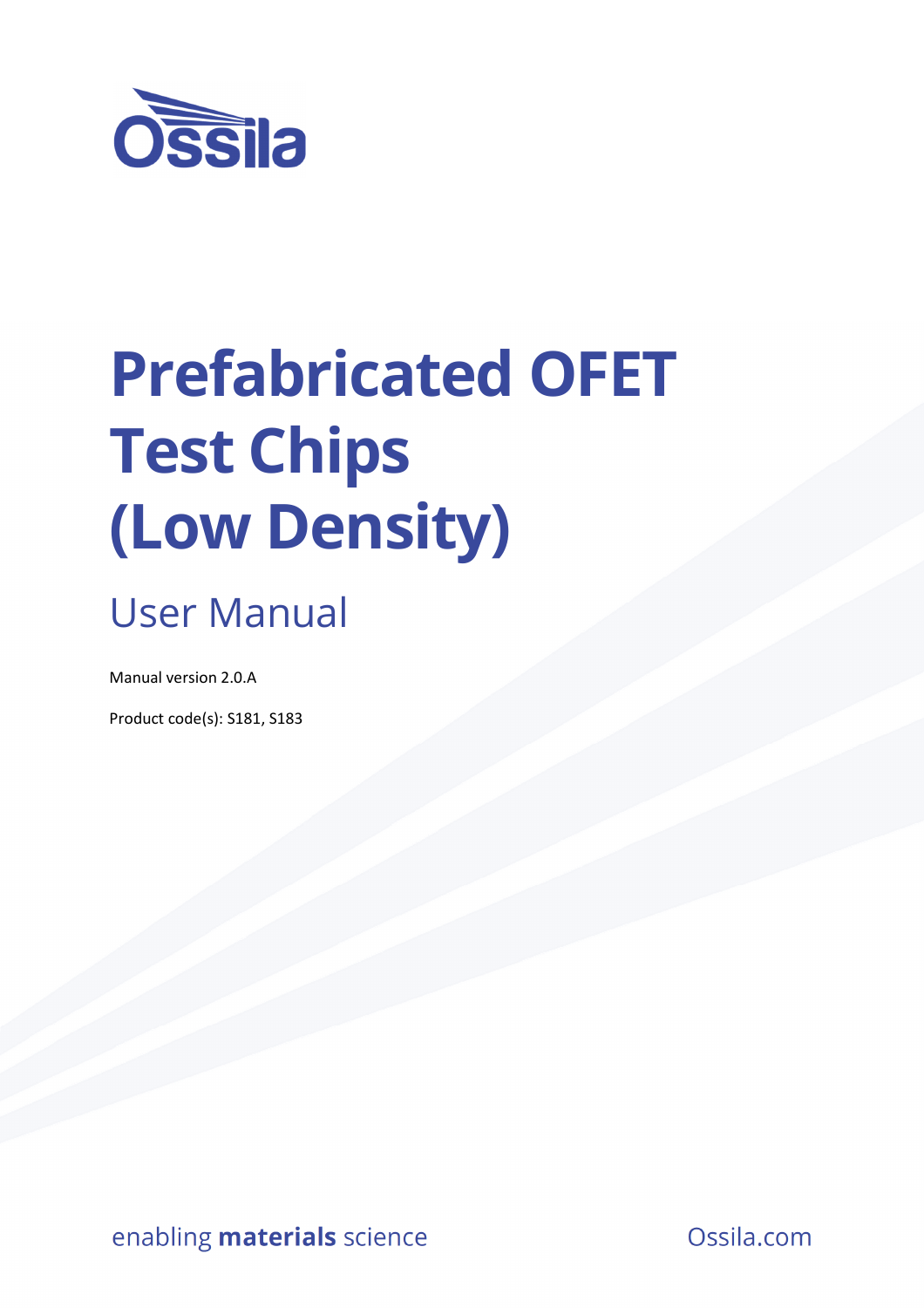# **Contents**

| 1.  |       |  |  |  |  |  |
|-----|-------|--|--|--|--|--|
|     | 1.1   |  |  |  |  |  |
|     | 1.2   |  |  |  |  |  |
| 2.  |       |  |  |  |  |  |
|     | 2.1   |  |  |  |  |  |
| 2.2 |       |  |  |  |  |  |
|     | 2.3   |  |  |  |  |  |
|     | 2.3.1 |  |  |  |  |  |
|     | 2.3.2 |  |  |  |  |  |
| 3.  |       |  |  |  |  |  |
| 4.  |       |  |  |  |  |  |
| 5.  |       |  |  |  |  |  |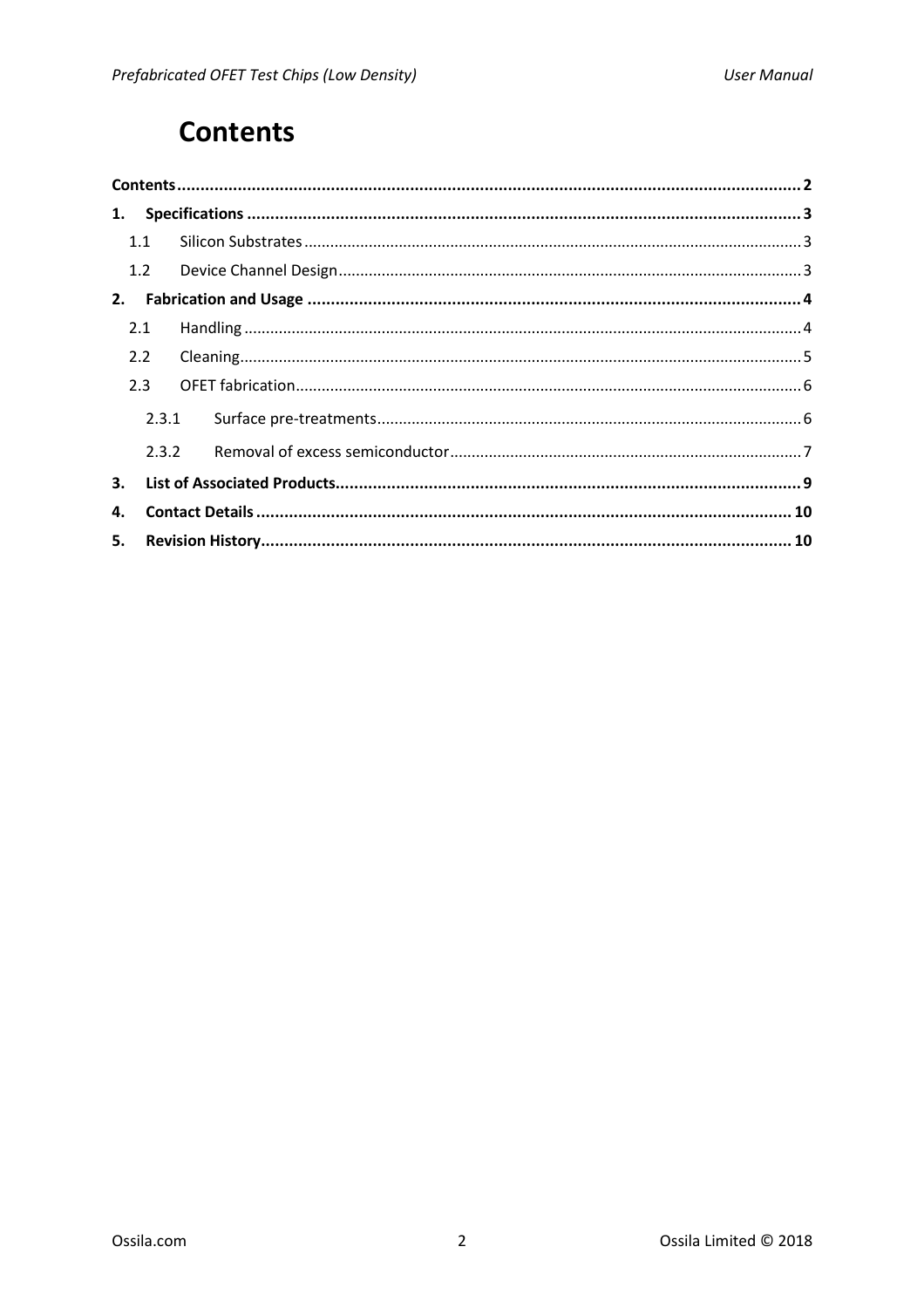# **1. Specifications**

#### **1.1 Silicon Substrates**

The OFET test chips are fabricated using the following products from Ossila:

- Silicon Oxide Substrates (S146)
- Source-Drain Deposition Masks for Low-Density OFETs
- Evaporation Stack for Low-Density OFETs (E281)

The silicon oxide substrates (SiO<sub>2</sub>) are cut from a highly P-doped (boron) silicon wafer coated with a 300 nm thick layer of SiO<sub>2</sub> on both sides. Specifically designed for OFET testing and material screening, the doped silicon and the oxide layer provide the gate and the dielectric respectively for a bottomgate, bottom-contact architecture

| <b>Size</b>                         | $20 \text{ mm} \times 15 \text{ mm}$     |
|-------------------------------------|------------------------------------------|
| <b>Substrate Thickness</b>          | $725 \pm 25 \,\mu m$                     |
| Growth                              | CZ                                       |
| <b>Orientation</b>                  | <100                                     |
| <b>Type/Dopant</b>                  | P/Boron                                  |
| <b>Resistivity</b>                  | $5 \times 10^{-4}$ to $10^{-2}$ Ω/cm     |
| <b>Front Surface</b>                | Polished                                 |
| <b>Back surface</b>                 | Unpolished                               |
| Oxide Thickness (SiO <sub>2</sub> ) | 300 nm                                   |
| Capacitance                         | $1.09 \times 10^{-8}$ F/ cm <sup>2</sup> |

#### **1.2 Device Channel Design**

| <b>Substrate</b>           | Doped Silicon/Silicon Oxide |                       |  |
|----------------------------|-----------------------------|-----------------------|--|
| <b>Device architecture</b> | Bottom Gate, Bottom Contact |                       |  |
| <b>S-D adhesion layer</b>  | Cr(2 nm)                    |                       |  |
| S-D electrode material     | Au (70 nm)                  |                       |  |
| <b>Product Code</b>        | S <sub>181</sub>            | S <sub>183</sub>      |  |
| <b>Channel Type</b>        | Linear, constant            | Linear, variable      |  |
| <b>Channel Length</b>      | $30 \mu m$                  | 30, 40, 50, 60, 80 µm |  |

There are five devices per substrate.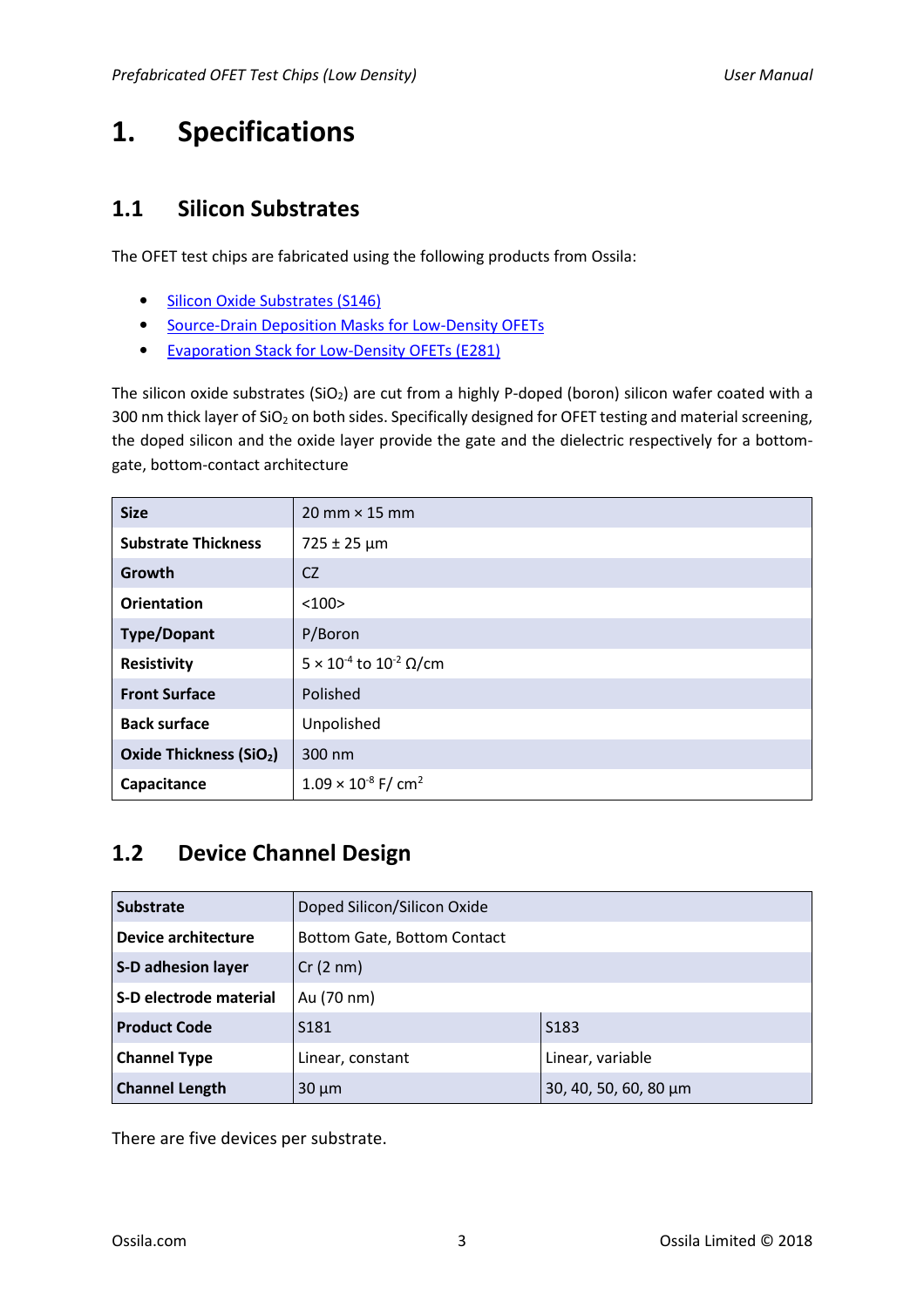The structure and key features of the linear, low-density, constant-length channel, prepatterned OFET substrate are detailed in the schematic in Figure 1.1. The channel bar tolerance is ±8 μm.



Figure 1.1. Schematic of linear, low-density, constant-channel-length, pre-patterned silicon substrate (S181).

# **2. Fabrication and Usage**

#### **2.1 Handling**

Figure 1.1 shows a schematic of the different areas of the LD OFET test chips.

#### **(I) Substrate areas:**

- 1. Gate
- 2. Contact pad
- 3. Central area
- 4. Active area/OFET channels
- 5. Lateral edge

The substrate must be handled with care on the gate, preferably using rounded, flat tipped tweezers such as Type 2A (C121). Use of pointed tip tweezers increases the risk of inadvertently damaging the patterned metallic features or cracking the silicon substrate and silicon oxide dielectric which is very brittle.

Areas 1 and 2 are relatively robust and can be handled by tweezers and wiped clean with cotton buds. However, any mechanical contacts within the active area (area 3 to 5) may damage the channel and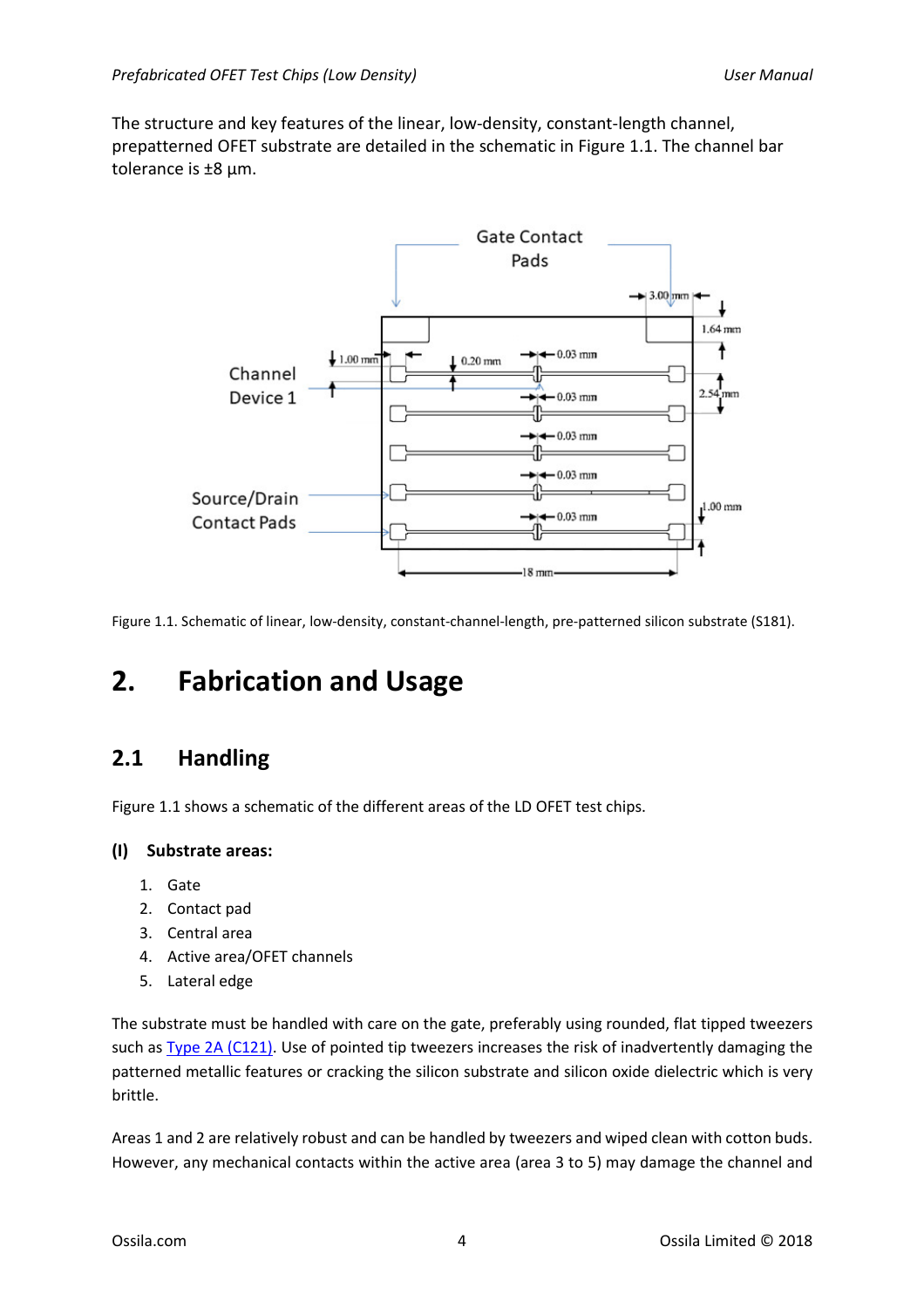hence affect the device performance. Excessive tweezer pressure may also damage the drain/source pads and, especially the narrow "bridges" connecting the pads with the transistor channel.



Figure 2.1. Low-density, pre-patterned OFET test chip schematic. 1: Gate electrode top edge and contact pads; 2: source-drain contact pads; 3: Central area; 4: active area/OFET device channels; 5: lateral edge.

#### **2.2 Cleaning**

Before starting the fabrication routine, make sure that the surface is clean and free of dust.

#### **(I) First use**

The substrates are nominally clean out of their packaging, however it is advisable to rinse them in a volatile organic solvent such as Isopropyl alcohol, acetone or butanone and blow dry with compressed nitrogen.

#### **(II) Reuse**

The test chips have been designed to be able to be reused for (at least) three or four fabrication cycles. If carefully handled, and depending on the fabrication/surface treatment used, the substrates can be re-used provided all of the previous material has been removed. It is advisable to only re-use substrates for internal parameter testing and to use brand new substrates when data suitable for publication is required.

- 1. Rinse the substrates with a solvent that can dissolve the material that has been deposited.
- 2. Use an oxidising method such as UV ozone treatment or oxygen plasma treatment to remove all trace organic material.

#### **(III) Conditions to avoid**

• Do not use a detergent, such as Hellmanex III, because this may etch the patterned features.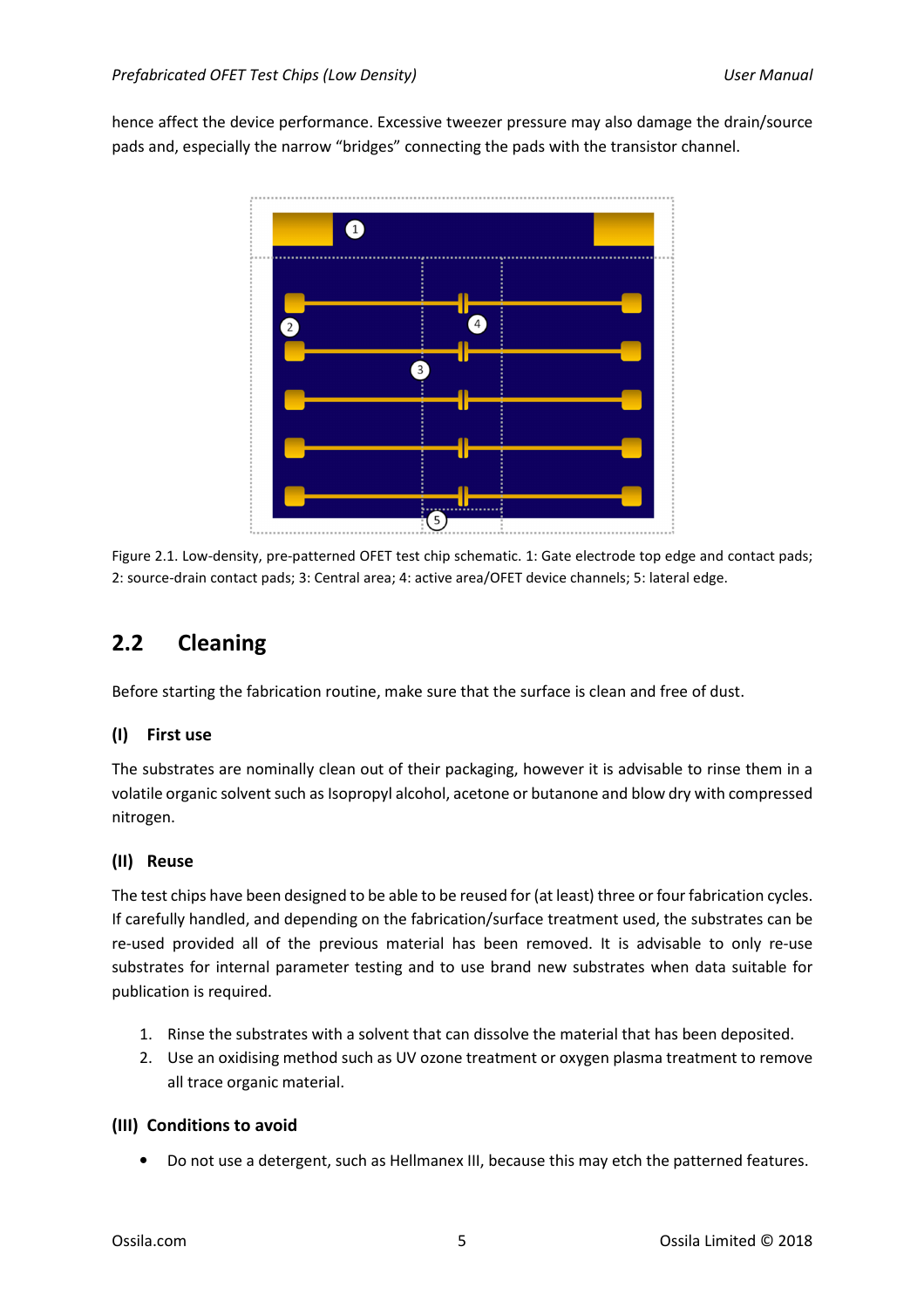- Do not wipe the device channel (4) with cleanroom swabs because this may damaged the channel.
- Do not soak or sonicate the test chips for extended periods of time in organic solvents, particularly chlorinated solvents, because this can weaken the adhesion of the gold channels and contact pads. Ensure that all solvent has evaporated before subjecting the test chips to mechanical stress.

#### **2.3 OFET fabrication**

The Prefabricated OFET Test Chips are suitable for OFET fabrication by wet processing techniques such as spin coating, dip-coating or drop casting or vapour processing such as thermal evaporation of organic semiconductors.

#### **2.3.1 Surface pre-treatments**

The surface of silicon oxide is full of electron charge traps that hinder charge transport for p-type semiconductors and make it impossible to characterise n-type semiconductors. OTS, or octadecyltrichlorosilane, is a molecule that readily forms strong covalent bonds with polar substrate surfaces such as silicon oxide to form self-assembled monolayers. The layer of self-assembled OTS passivates the surface of the silicon oxide, reducing the impact of the charge traps.

Ossila use a 1 mM solution of OTS in cyclohexane to soak the pre-activated substrates in for 20 minutes. This recipe gives a water contact angle of up to 90 degrees. Other methods of OTS treatment are available using different concentrations, solvents etc. as seen in the literature. These methods can result in a larger water contact angle, better surface passivation and increased charge transport. However a larger water contact angle also makes the substrate much more difficult to wet and therefore much more difficult to deposit the semiconductor onto.

OTS itself is very moisture sensitive, so should be stored and handled under inert gas if possible (such as a nitrogen-filled glovebox). Pure OTS will react with moisture in the air and polymerise resulting in a white powder residue within seconds. If there is not a glovebox available, The OTS can be stored in a refrigerator sealed with parafilm. The reaction with moisture in the air is slower when the OTS is cold, so some OTS can be quickly pipetted straight into a small vial of cyclohexane/solvent without too much degradation of the OTS in the bottle.

#### **(I) Surface activation**

To achieve a uniform self-assembled monolayer (SAM), a uniform substrate surface energy is needed. For silicon dioxide surfaces, this means fully oxidising the surface into hydroxyl terminating groups so that the surface is reactive to the OTS treatment.

Therefore we strongly recommend using a 5 minute **UV ozone** treatment after solvent cleaning, or 30 seconds with oxygen plasma.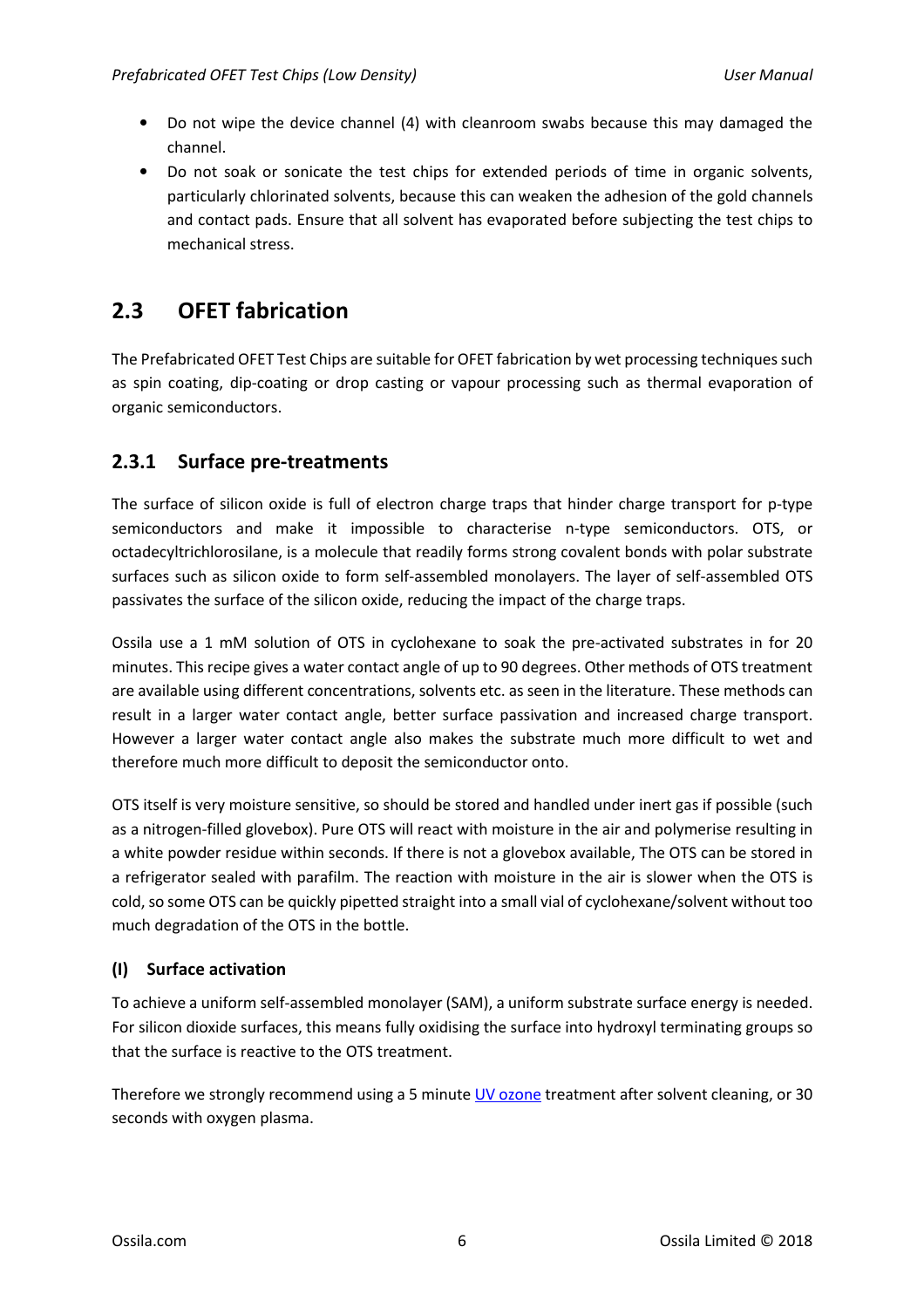#### **(II) OTS treatment**

The procedure is carried out in a fume cupboard under normal atmospheric conditions. The chemical reaction that generates the SAM of OTS on the substrate surface requires a very small quantity of water. Moisture present in the air is enough for this.

The Ossila Annealing and Cleaning Beaker (C191) and Substrate Rack for Cleaning and Storage (E101) are used to treat the substrates, which allows a large number of substrates to be treated at once, safely. Additionally, the annealing beaker has a glass slide lid that prevents further ingress of air/moisture that may interfere with the reaction.

A small, dry glass vial of OTS solution is prepared in the glovebox (approximately 25 microlitres of OTS inside 1 ml of anhydrous cyclohexane). This effectively dilutes the OTS so that it does not immediately react in air when adding it to the annealing beaker.

The substrates are loaded into the substrate rack and placed into the annealing beaker. When the beaker contains the substrate rack and substrates, the volume of remaining space is approximately 60 ml. The beaker is filled close to the top with cyclohexane. The small vial of OTS solution is added to the solvent in the beaker and the glass lid slid to cover most of the beaker. The remaining air space is carefully filled with cyclohexane such that when the beaker is completely covered there is no air bubbles remaining.

The beaker is left for 20 minutes. The substrate rack is removed using tweezers and put through  $2x$ dump rinses in fresh cyclohexane. The washed substrates are blown dry using a nitrogen gun before annealing on a hotplate at 150 °C for 5 minutes and leaving to cool to room temperature slowly.

The substrates are now ready to treat with semiconductor.

#### **2.3.2 Removal of excess semiconductor**

If the semiconductor is applied wet coating techniques, the gate and drain/source areas must be wiped clean using Standard Cleanroom Swabs wetted with the appropriated solvent.

#### **(I) Standard cleaning**

Make sure that the *central area* (3 – the active area and the gold electrical bridges from Figure 2.1) is not wiped.

*Note: The chromium adhesion layer should guarantee sufficient adherence to allow for gentle cleaning of the gold bridge in the central area.* 

The lateral edge of the test chip (see area 5 from Figure 2.1) must be carefully cleaned because it can be the source of non-negligible gate leakage. In order to clean this area effectively without damaging the devices, the following routine should be followed:

• Place the substrate on an absorbent surface such as cleanroom tissue and hold it firmly with tweezers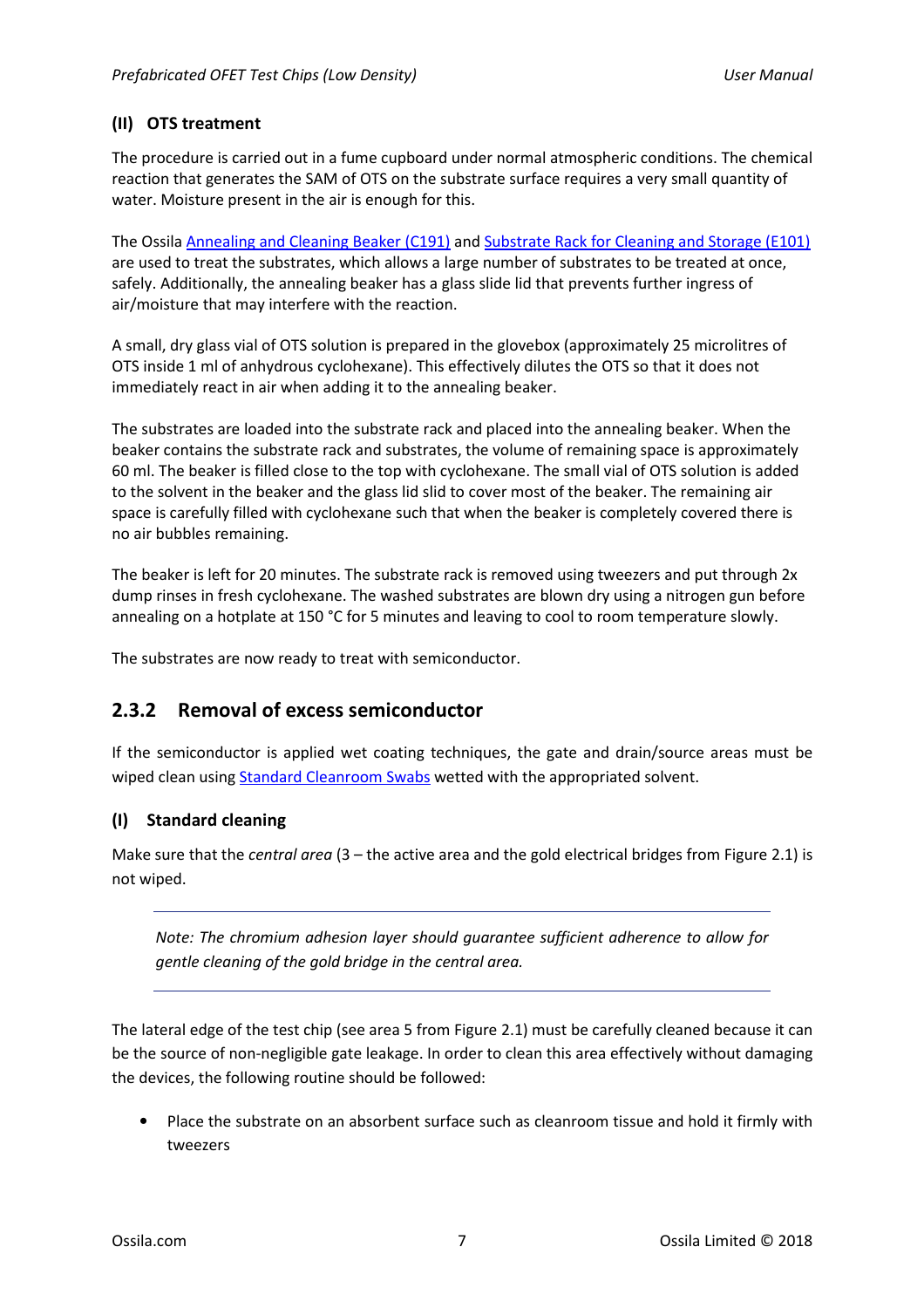- Position a cleanroom swab tip (wet with the appropriate solvent) perpendicular to the surface, next to the lateral edge.
- Incline the cotton bud at an angle of 70-80° toward the substrate surface and move it along the edge a few times.





#### **(II) High-precision cleaning**

To avoid cross-talk between devices, it is advised to remove the semiconductor between devices. This can be achieved by careful use of the pointed (high-precision) cleanroom swabs. Figure 2.3 shows what the completed test chip should look like after wiping.



Figure 2.3. Visualisation of OFET test chip after high-precision cleaning.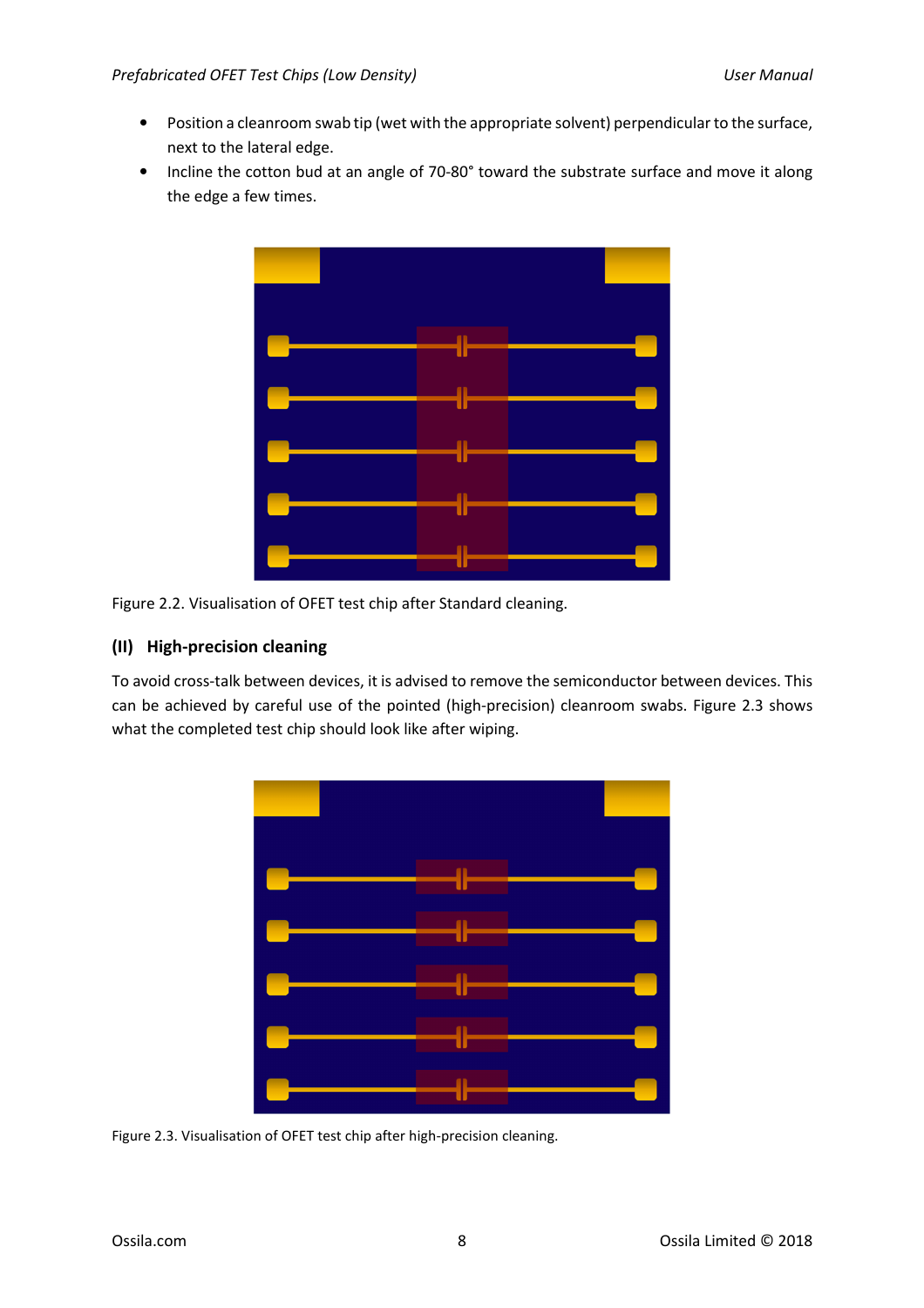## **3. List of Associated Products**

#### **Related accessories**



**Annealing and Cleaning Beaker (C191)**  Polypropylene beaker with glass lid ideal for experiments where enclosed volumes and minimal solvent use are required.



**Substrate Rack for Cleaning and Storage (E101)** Holds 20 substrates. Injection moulded from polypropylene to be chemically resistant to all common solvents and acids.



**Cleanroom Swabs (C202 and C202)** High-precision and standard swabs with minimal particle shedding.

#### **Related processing equipment**



**Precision Tweezers (C121 and C122)** Having the right tweezers is essential for handling substrates effectively, safely, and securely.



For removing contamination on the surface of samples, providing you with ultraclean surfaces



**Contact Angle Goniometer (L2004A1)** Fast, reliable, and easy measurement of the contact angle of a droplet on a surface. The system has a low price, compact size and intuitive PC software included.

#### **Related test equipment**

within minutes to spin coat onto.

**UV Ozone Cleaner (L2002A2)**



**OFET Test Board for Low Density OFETs (E222)**  High-precision measurements of up to five OFETs on a single substrate to help measure more experimental parameters more quickly.



**Probe Station (E451)** Multi-purpose tool with 3 interchangeable probe heads, pre-aligned to speed up measurement.